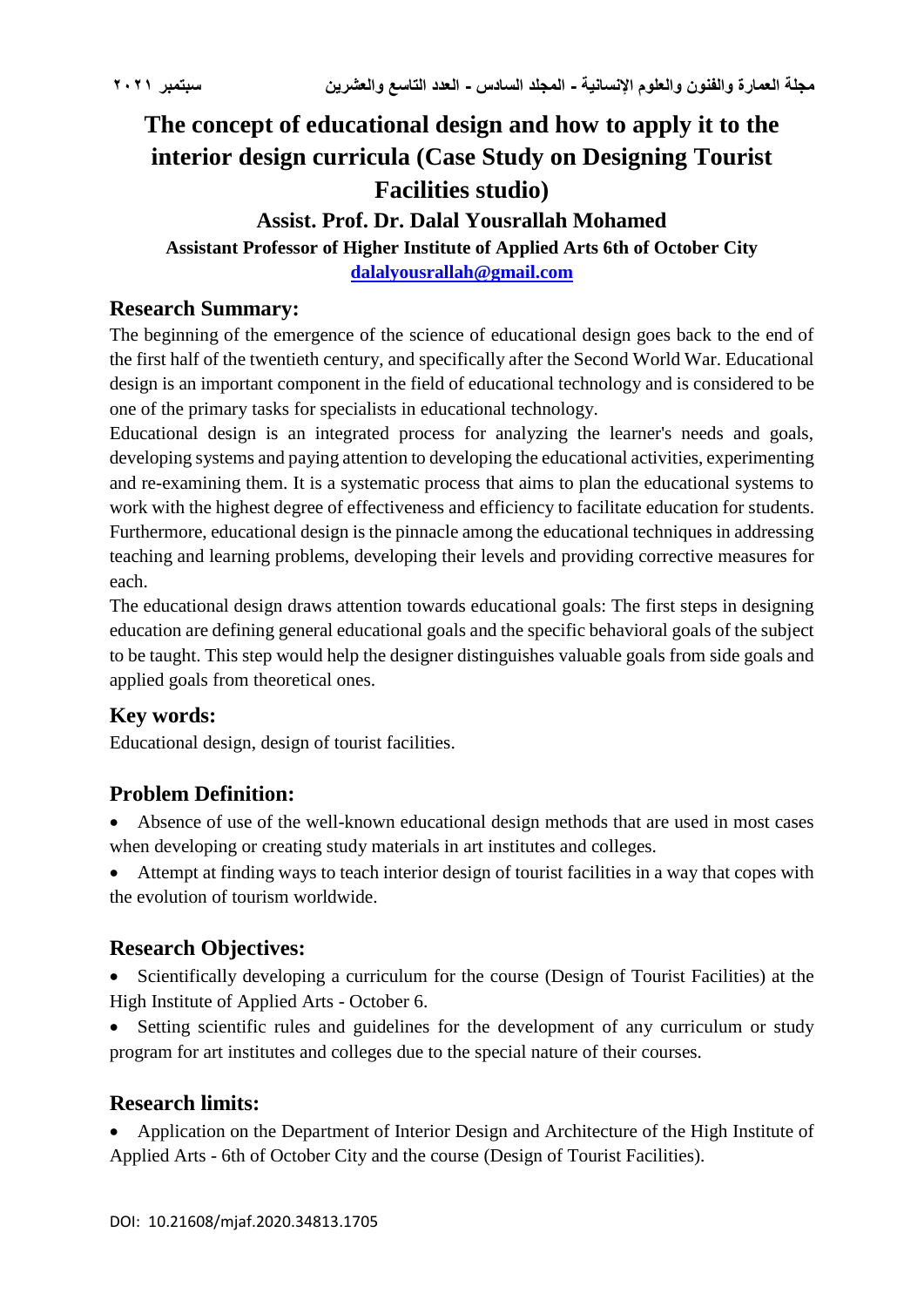# **The evolution of educational design science:**

The beginning of the emergence of the science of educational design goes back to the end of the first half of the twentieth century, specifically after the Second World War, and those beginnings were related to military training when the American government considered training large numbers of its soldiers to join the war. So, American scientists began thinking about introducing modern technologies to achieve the set goals. On top of them was the scientist John Dewey, who is credited with the birth of educational design science.

## **The concept of educational design:**

Educational Design is an important component of the educational technology field and it is one of the primary tasks for specialists in educational technology. The importance of design comes from that each educational field has the appropriate educational materials, devices and methods of presenting according to the academic content, and these aspects need for unique specifications and characteristics on their own so that they can be produced well, increasing the effectiveness and efficiency of the educational situation.

The word design is derived from the verb (design), meaning insist, whereas the concept of design means engineering something in a way according to the engineering process of a situation. The concept of design is used in many fields such as engineering, interior, commercial and industrial design.

It is a systematic method for planning and developing the best educational methods to achieve the desired learning needs and goals according to specific conditions that include developing, defining, and evaluating educational methods for all educational activities.

# **The importance of educational design:**

The educational design leads to paying attention to educational goals: The first steps in designing education include defining general educational goals and the specific behavioral goals of the subject to be taught. This step would help the designer to distinguish valuable goals from side goals and distinguish applied goals from theoretical goals.

### **The main types of educational design:**

### **1. Linear design:**

It is the result of Skinner's study of the learning theory and is one of the simplest methods of designing programs, but it obligates all learners to follow the same steps in the program. In order for the student to learn a specific concept, he must go through all the procedures decided by the program and in the same arrangement for information, examples and training.

#### **2. Branch design:**

Branch selection options are of the most important factors that the program depends on to provide individual education.

The stages of educational design:

- 1. Analysis of the subject to be taught.
- 2. Course organization process.
- 3. Preparation process for teaching the subject.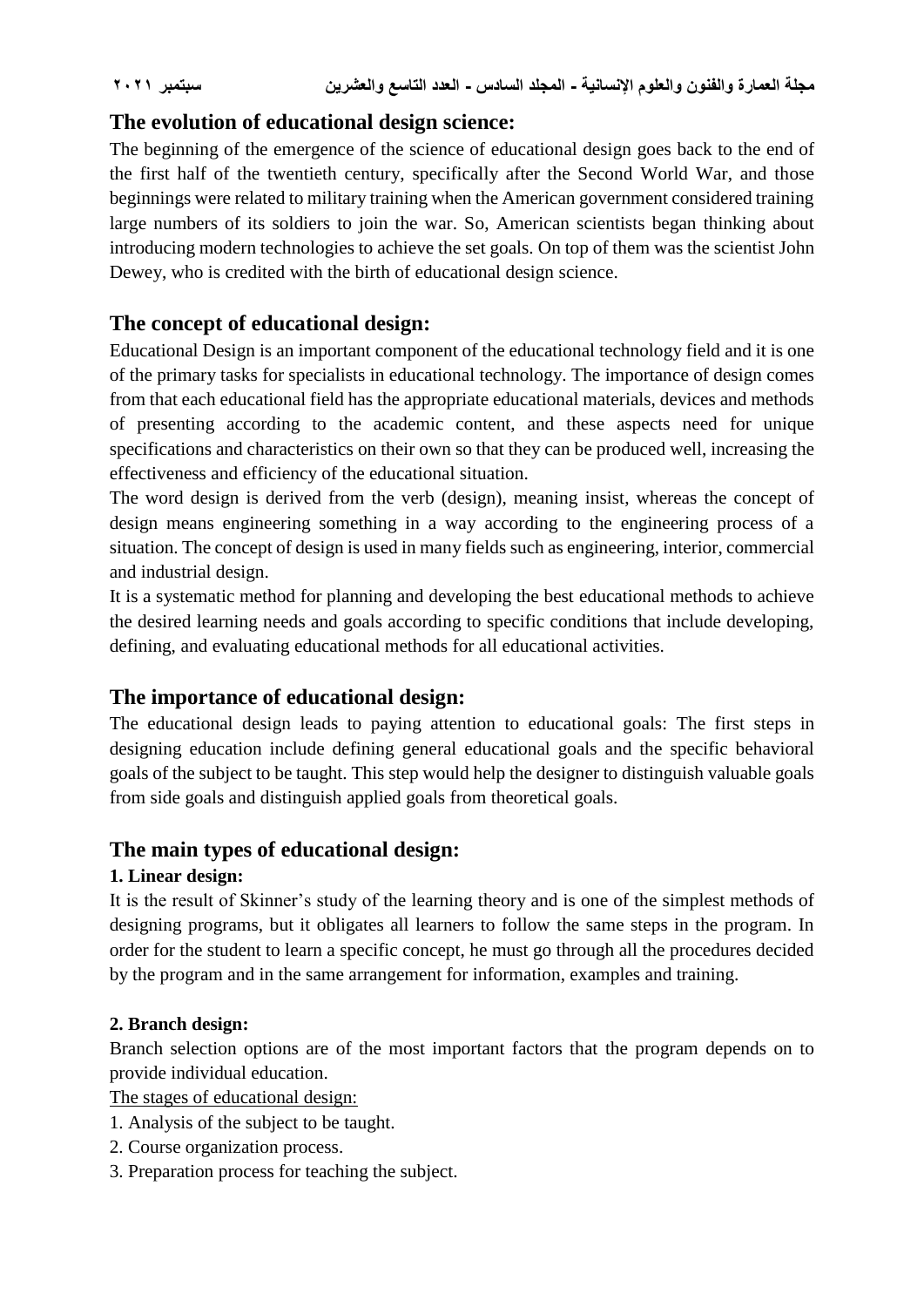- 4. The process of applying the course material.
- 5- The process of managing the academic subject in the lecture halls.
- 6- The development process of the subject.

# **The most important models in educational design**

There are several models for educational designing. Some are complex and others are simple, yet all of them consist of common elements required by the nature of the educational process.

# **First: The Gerlak Wiley model:**

Gerlak Wiley developed a model for educational program planning based on the notion that the professor is the system, guide, evaluator and developer of the educational process, and not just the carrier of the learning aspects.

This model is characterized by the ease of recognizing its operations and the simplicity in classifying goals.

# **Second: The Gear Wold Kemp model:**

This model is based on the fact that flexibility and mutual influence between the elements of the educational process achieve the goals better and makes learning more effective. Therefore, this model is characterized by flexibility which suits all levels and types of learning, and consists of eight main elements or steps:

- 1. Defining general educational goals
- 2. Determining the characteristics of the learners
- 3. Defining special educational goals
- 4. Determining the content of the subject
- 5. Initial pre-measurement work
- 6. Choosing educational, learning and teaching activities
- 7. Determining educational capabilities and services
- 8. Student development

# **Third: The General Model:**

The general model for educational design is the basis of all models, and it is designed to ensure that the educational product is efficient in achieving goals.

All the models of educational design revolve around five main stages, all of which appear in what is called the "ADDIE Model". This model consists of five main steps which derives its name from:

- 1. **A**nalysis.
- 2. **D**esign.
- 3. **D**evelopment.
- 4. **I**mplementation (application).
- 5. **E**valuation (periodic evaluation final evaluation)